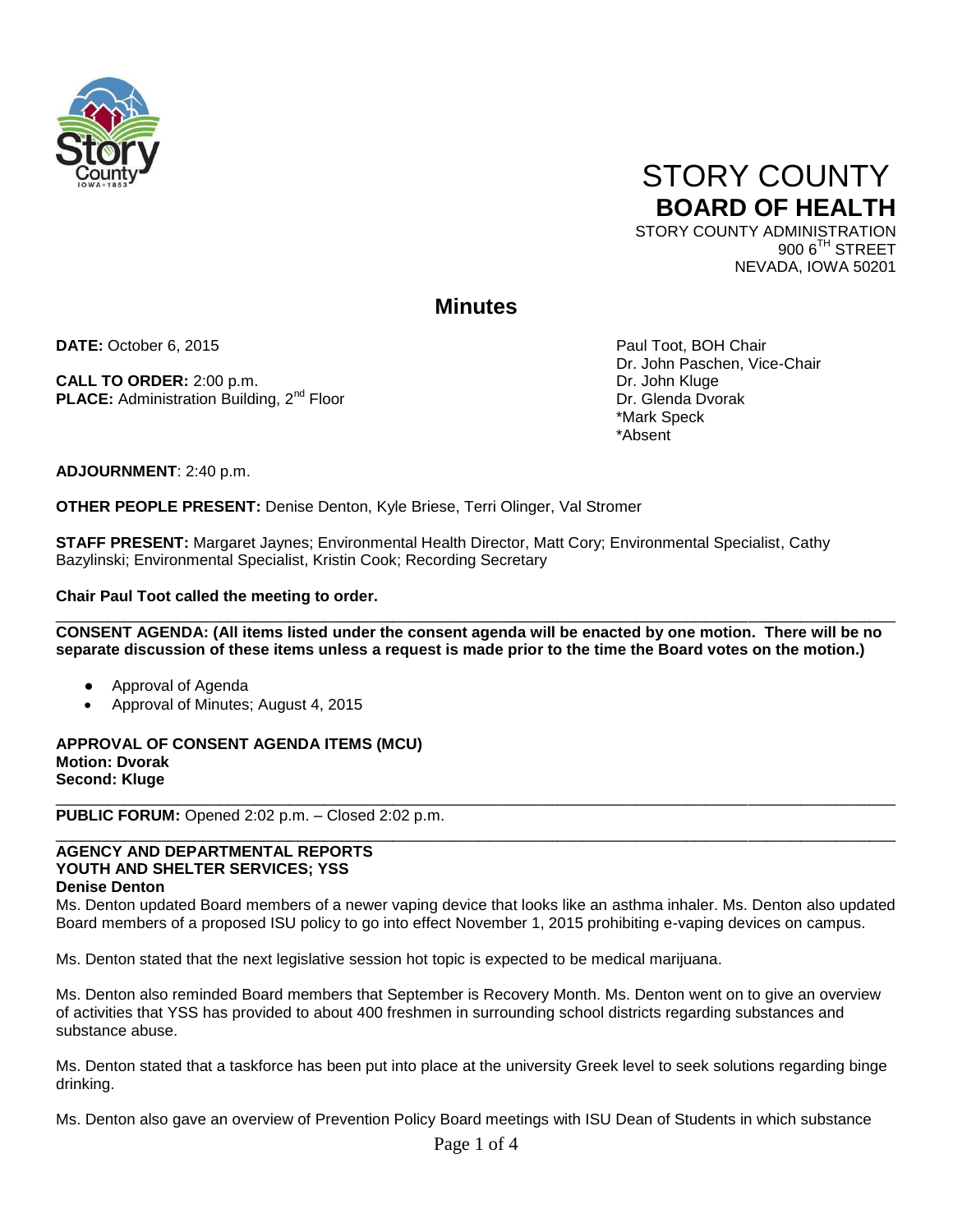

 STORY COUNTY **BOARD OF HEALTH** STORY COUNTY ADMINISTRATION 900 6<sup>TH</sup> STREET NEVADA, IOWA 50201

abuse was discussed. Ms. Denton also mentioned that ISU is creating a program for violence prevention in November 2015 and a health and wellness initiation in 2016.

Dr. Paschen asked if YSS has done a grand round with Mary Greeley doctors to promote doctors educating patients of e-vaping hazards.

\_\_\_\_\_\_\_\_\_\_\_\_\_\_\_\_\_\_\_\_\_\_\_\_\_\_\_\_\_\_\_\_\_\_\_\_\_\_\_\_\_\_\_\_\_\_\_\_\_\_\_\_\_\_\_\_\_\_\_\_\_\_\_\_\_\_\_\_\_\_\_\_\_\_\_\_\_\_\_\_\_\_\_\_\_\_\_\_\_\_\_\_\_\_\_\_\_

### **AGENCY AND DEPARTMENTAL REPORTS STORY COUNTY PUBLIC HEALTH Kyle Briese and Terri Olinger**

Ms. Olinger updated Board members stating that students have been vaccinated for back to school. Ms. Olinger also gave updated Disease Surveillance numbers for July and August. Ms. Olinger stated that flu clinics have begun and have been busy.

Ms. Olinger stated that there is a Mumps outbreak around Iowa City. Ms. Glenda Dvorak questioned if Story County should be doing anything to be prepared. Ms. Olinger stated that it would be a good idea to be checking vaccination records to be sure they are up to date.

Mr. Briese gave an update to emergency preparedness stating that a practice exercise will be taking place in early 2016. Mr. Briese also stated that he is working with the County to keep the Public Health website page up to date.  $\Box$ 

#### **AGENCY AND DEPARTMENTAL REPORTS STORY COUNTY ENVIRONMENTAL HEALTH**

### **Margaret Jaynes**

Ms. Jaynes provided board members current inspections and permits numbers.

Ms. Jaynes stated she has attended Slater Source Water Protection meetings. Ms. Jaynes also stated that the focus has been on possible abandoned wells, water gardens, and sending mailers to property owners with non-permitted septic systems.

### **Grants to Counties**

Ms. Jaynes stated the Grant has a balance of \$23,630 remaining for FY16.

### **Crestview Update**

Ms. Jaynes gave an update of current complaints also mentioning the property owner's willingness to connect to city water. Ms. Jaynes also mentioned that most vacant trailers have been removed from the property.

Mr. Toot asked for clarification regarding connection with the City of Ames water. Ms. Jaynes clarified. Mr. Toot asked if the City and property owner would entertain City annexation. Ms. Jaynes stated that the property owner stated that he stated he would entertain such an offer.

### **Training/Meetings**

Ms. Jaynes has been attending C2C meetings as well as Slater Source Water Protection meetings. All staff continues with EOC training.

### **Master matrix**

Ms. Jaynes mentioned that Department heads met to develop a policy & procedure to the Board of Supervisors.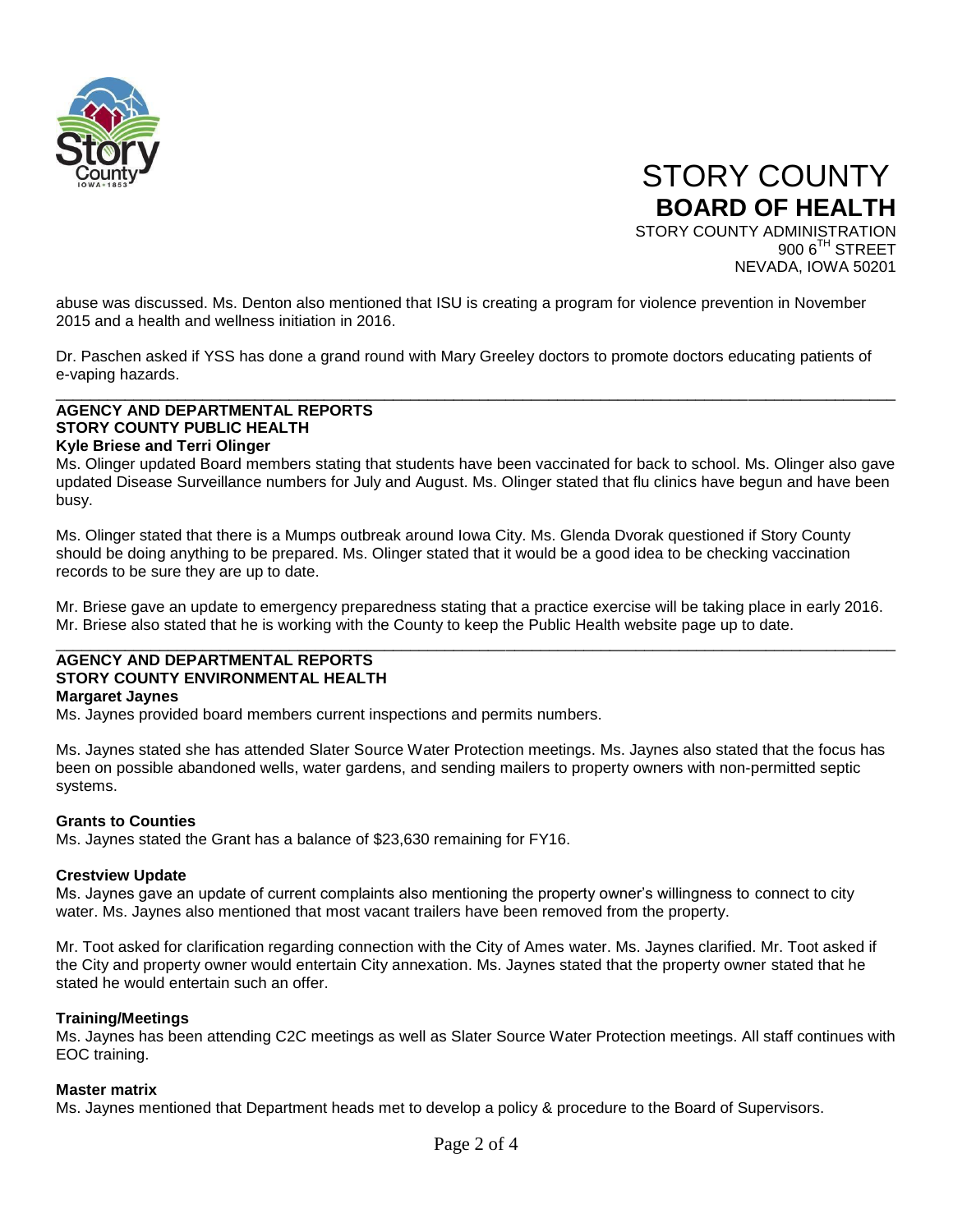



Ms. Jaynes stated that the Cameron Estates Subdivision has to put in more expensive systems than previously expected from initial Engineer's Report.

Ms. Jaynes updated Board members regarding the Septic Disclosure Statement on applications stating that the County Attorney has concerns. Mr. Toot mentioned that the policy may need to be readdressed.

\_\_\_\_\_\_\_\_\_\_\_\_\_\_\_\_\_\_\_\_\_\_\_\_\_\_\_\_\_\_\_\_\_\_\_\_\_\_\_\_\_\_\_\_\_\_\_\_\_\_\_\_\_\_\_\_\_\_\_\_\_\_\_\_\_\_\_\_\_\_\_\_\_\_\_\_\_\_\_\_\_\_\_\_\_\_\_\_\_\_\_\_\_\_\_\_\_

 $\Box$ 

\_\_\_\_\_\_\_\_\_\_\_\_\_\_\_\_\_\_\_\_\_\_\_\_\_\_\_\_\_\_\_\_\_\_\_\_\_\_\_\_\_\_\_\_\_\_\_\_\_\_\_\_\_\_\_\_\_\_\_\_\_\_\_\_\_\_\_\_\_\_\_\_\_\_\_\_\_\_\_\_\_\_\_\_\_\_\_\_\_\_\_\_\_\_\_\_\_

Ms. Jaynes has turned all lead files over to the Iowa Department of Public Health.

Ms. Jaynes stated that Center Grove Orchard will now be using Huxley water treatment rather than land applying.

### **ADDITIONAL ITEMS:**

**Discussion of CIOWTS Certification – REMOVED FROM AGENDA; MR ANDERSON NOT IN ATTENDANCE Kevin Anderson**

# **COMMENTS:**

#### **Staff**

Ms. Jaynes mentioned budget would come forward at next meeting. Anything wanted on budget?

#### **Board**

Mr. Toot mentioned Board open seats. Multiple applicants – should invite to next meeting for informal q&a?

**ADJOURNMENT:** 2:40 p.m.